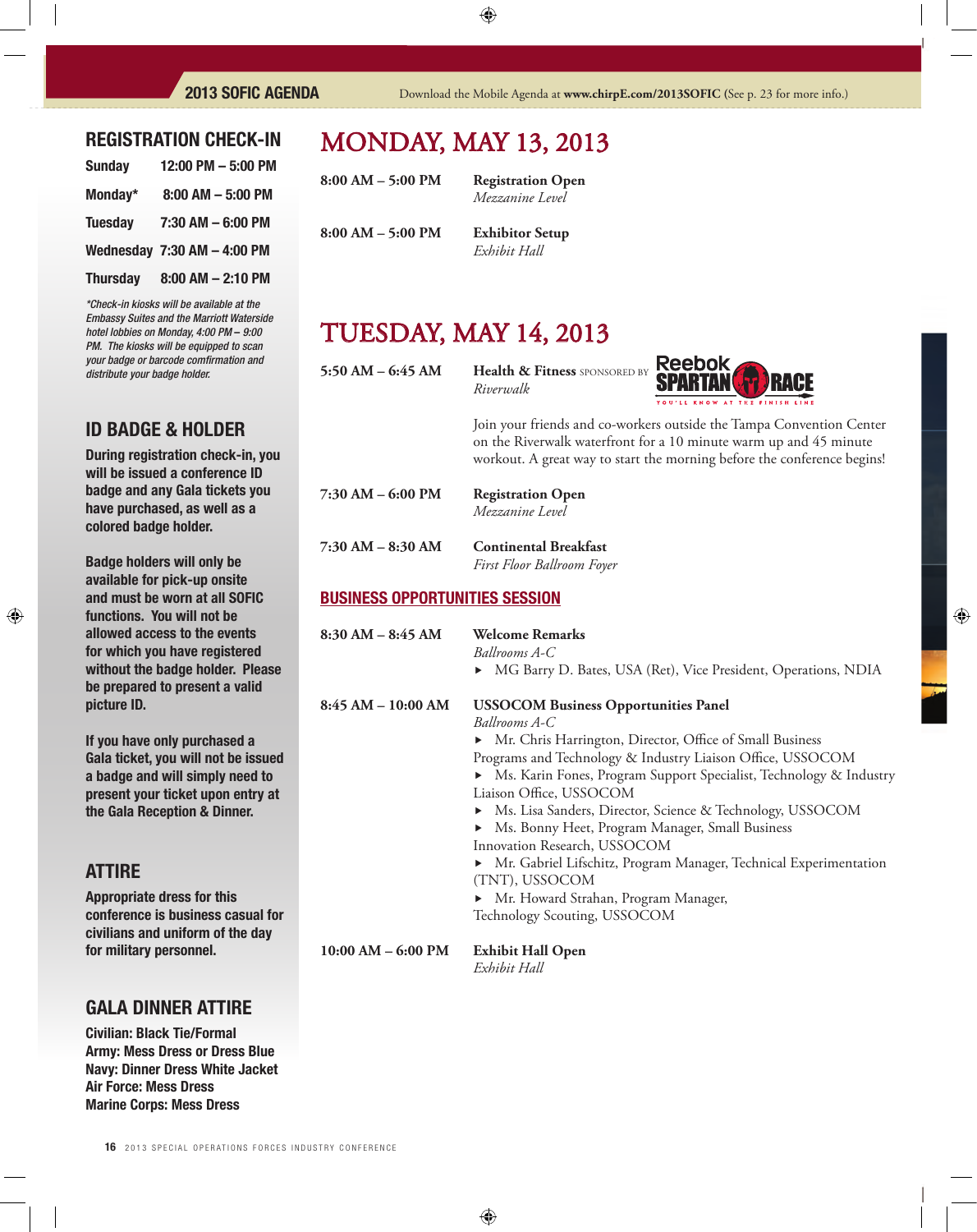| <b>LUNCH ON OWN</b>                                                                                                                                                                                                                                                                                                                                                            | $10:00$ AM $- 10:45$ AM        | <b>USSOCOM Services Portfolio Review &amp; Business Opportunities</b><br>Ballrooms A-C                                                                                                                                                                                                                                                                                                                                                                                                                                                                |  |
|--------------------------------------------------------------------------------------------------------------------------------------------------------------------------------------------------------------------------------------------------------------------------------------------------------------------------------------------------------------------------------|--------------------------------|-------------------------------------------------------------------------------------------------------------------------------------------------------------------------------------------------------------------------------------------------------------------------------------------------------------------------------------------------------------------------------------------------------------------------------------------------------------------------------------------------------------------------------------------------------|--|
| Lunch items will be available for<br>purchase in the Exhibit Hall and<br>the First Floor Ballroom Foyer                                                                                                                                                                                                                                                                        |                                | Lt Col Doug W. Roth, USAF, Director for Services,<br>Services Acquisition Management Office, USSOCOM                                                                                                                                                                                                                                                                                                                                                                                                                                                  |  |
| during the conference. Cash<br>and major credit cards will be<br>accepted.                                                                                                                                                                                                                                                                                                     | $10:45$ AM $-11:15$ AM         | <b>Networking Break</b><br>Exhibit Hall                                                                                                                                                                                                                                                                                                                                                                                                                                                                                                               |  |
|                                                                                                                                                                                                                                                                                                                                                                                | $11:15 AM - 12:00 PM$          | <b>USSOCOM Procurement Panel</b><br>Ballrooms A-C                                                                                                                                                                                                                                                                                                                                                                                                                                                                                                     |  |
| <b>NDIA EVENTS</b>                                                                                                                                                                                                                                                                                                                                                             |                                |                                                                                                                                                                                                                                                                                                                                                                                                                                                                                                                                                       |  |
| <b>Please visit the NDIA website for</b><br>a complete listing of the events<br>we offer.                                                                                                                                                                                                                                                                                      |                                | USSOCOM Procurement experts will provide detailed discussions<br>on SOF procurement, with a focus on the current trends and<br>guidance in conducting business with the Department of Defense.                                                                                                                                                                                                                                                                                                                                                        |  |
| <b>NDIA website:</b><br>www.ndia.org                                                                                                                                                                                                                                                                                                                                           | $12:00$ PM $- 1:00$ PM         | Lunch on Own<br>Industry Demonstrations on Riverwalk                                                                                                                                                                                                                                                                                                                                                                                                                                                                                                  |  |
| Select:                                                                                                                                                                                                                                                                                                                                                                        | <b>OPENING GENERAL SESSION</b> |                                                                                                                                                                                                                                                                                                                                                                                                                                                                                                                                                       |  |
| <b>Meetings &amp; Events</b><br><b>Schedule of Events</b>                                                                                                                                                                                                                                                                                                                      | $1:00$ PM $- 1:20$ PM          | <b>Conference Welcome Remarks</b><br>Ballrooms A-C<br>• MG Barry D. Bates, USA (Ret), Vice President, Operations, NDIA                                                                                                                                                                                                                                                                                                                                                                                                                                |  |
| NDIA SUPPORTS THE<br>SPECIAL OPERATIONS<br><b>WARRIOR FOUNDATION</b>                                                                                                                                                                                                                                                                                                           | $1:20$ PM $- 1:45$ PM          | <b>Remarks</b><br>Ballrooms A-C<br>• Mr. James W. Cluck, Acquisition Executive, USSOCOM                                                                                                                                                                                                                                                                                                                                                                                                                                                               |  |
| In lieu of Speaker gifts at 2013<br><b>SOFIC, a donation will be made</b><br>to the Special Operations Warrior<br><b>Foundation.</b>                                                                                                                                                                                                                                           | $1:45$ PM $- 2:45$ PM          | <b>Remarks</b><br>Ballrooms A-C<br>> ADM William H. McRaven, USN, Commander, USSOCOM                                                                                                                                                                                                                                                                                                                                                                                                                                                                  |  |
| <b>The Special Operations</b><br><b>Warrior Foundation provides</b>                                                                                                                                                                                                                                                                                                            | 2:45 PM - 3:30 PM              | <b>Networking Break</b><br>Exhibit Hall                                                                                                                                                                                                                                                                                                                                                                                                                                                                                                               |  |
| full scholarship grants and<br>educational and family<br>counseling to the surviving<br>children of special operations<br>personnel who die in operational<br>or training missions, and<br>immediate financial assistance<br>to severely wounded special<br>operations personnel and their<br>families.<br>For additional information, please<br>visit the Foundation website: | 3:30 PM – 4:30 PM              | <b>USSOCOM Theater Commander Panel</b><br>Ballrooms A-C<br>MG Michael S. Repass, USA, Commander, SOCEUR<br>COL Bob G. Bond, USA, Deputy Commander, SOCPAC<br>> RDML Kerry M. Metz, USN, Commander, SOCCENT<br>BG Eric P. Wendt, USA, Commander, SOCKOR<br>> BG Sean P. Mulholland, USA, Commander, SOCSOUTH<br>> RDML Brian L. Losey, USN, Commander, SOCAFRICA<br>USSOCOM Theater Commanders will participate in panel<br>discussions on key acquisition, requirements, operations, and<br>technology issues in the context of theater SOF missions. |  |
| www.specialops.org                                                                                                                                                                                                                                                                                                                                                             | 4:30 PM - 6:00 PM              | Networking Reception SPONSORED BY<br>Exhibit Hall<br>LOCKHEED MARTIN                                                                                                                                                                                                                                                                                                                                                                                                                                                                                  |  |
|                                                                                                                                                                                                                                                                                                                                                                                |                                |                                                                                                                                                                                                                                                                                                                                                                                                                                                                                                                                                       |  |



*RIOR FOUNDAL*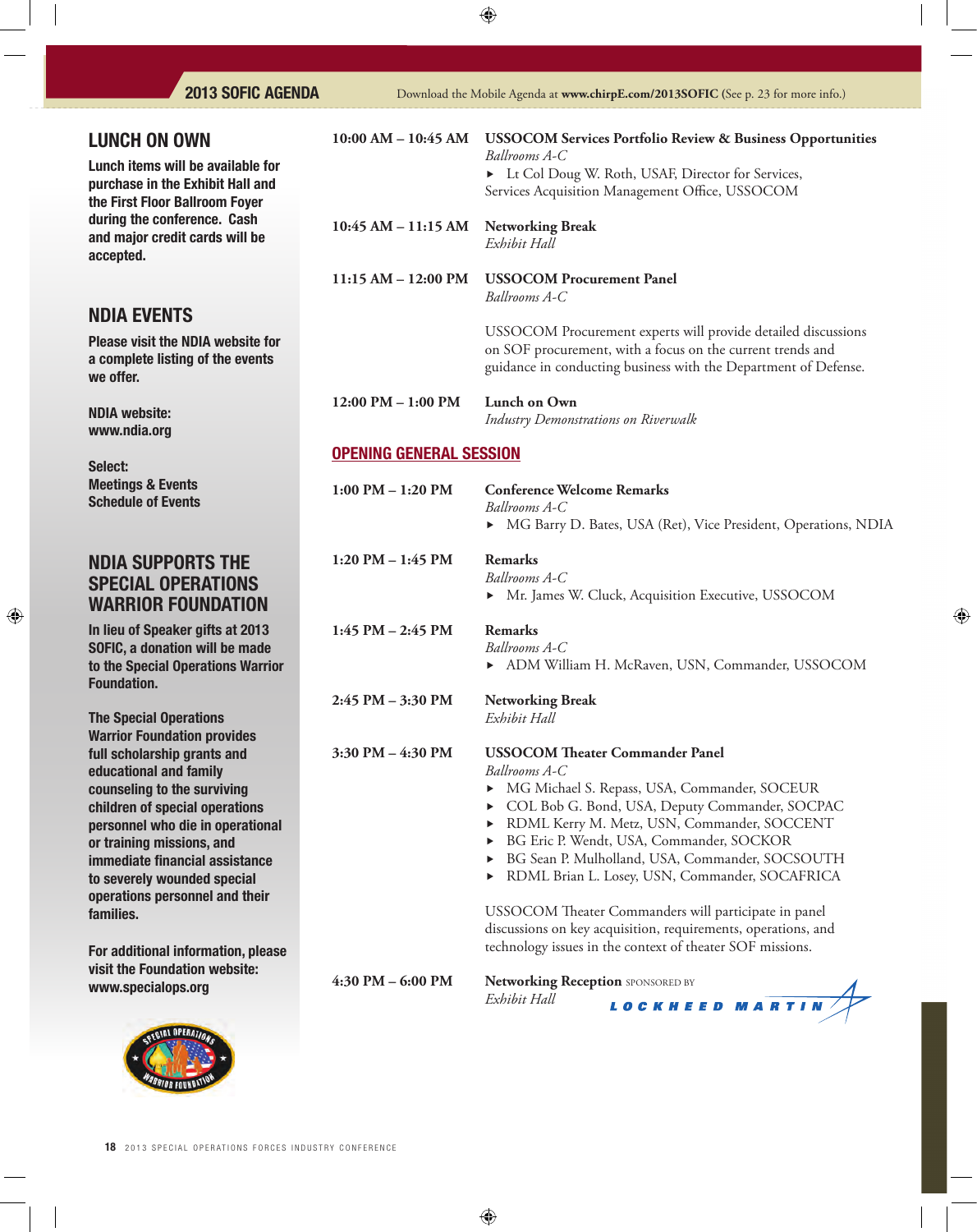## USSOCOM PEO CONCURRENT SESSIONS

Ballroom A Program Executive Office for Special Operations Forces **Warrior** 

Rooms 15-16 **Program Executive Office for** Maritime

Rooms 18-19 **Program Executive Office for** Fixed Wing

Rooms 20-21 **Program Executive Office** for Special Reconnaissance, Surveillance, and Exploitation

Rooms 22-23 **Program Executive Office** for Command, Control, Communications, and Computers

Rooms 24-25 **Program Executive Office for** Rotary Wing

# WEDNESDAY, MAY 15, 2013

| 5:50 AM $-$ 6:45 AM  | Health & Fitness SPONSORED BY<br>Riverwalk                                                                                                        | <b>Reebok</b><br><b>SPARTAN</b> |
|----------------------|---------------------------------------------------------------------------------------------------------------------------------------------------|---------------------------------|
|                      | Join your friends and co-workers outside the T<br>on the Riverwalk waterfront for a 10 minute w<br>workout. A great way to start the morning befo |                                 |
| 7:30 AM - 4:00 PM    | <b>Registration Open</b><br>Mezzanine Level                                                                                                       |                                 |
| $7:30$ AM $-8:30$ AM | <b>Continental Breakfast</b><br>First Floor Ballroom Foyer                                                                                        |                                 |
| $8:30 AM - 8:35 AM$  | <b>Administrative Remarks</b><br>Ballrooms B-C<br>• MG Barry D. Bates, USA (Ret), Vice Presion                                                    |                                 |
| $8:35 AM - 9:30 AM$  | <b>USSOCOM Component Commander Panel</b>                                                                                                          |                                 |



) in your friends and co-workers outside the Tampa Convention Center n the Riverwalk waterfront for a 10 minute warm up and 45 minute orkout. A great way to start the morning before the conference begins!

## *Ballrooms B-C*

MG Barry D. Bates, USA (Ret), Vice President, Operations, NDIA

*Ballrooms B-C*

- LTG Joseph L. Votel, USA, Commander, JSOC
- RADM Sean A. Pybus, USN, Commander, NAVSPECWARCOM
- LTG Charles T. Cleveland, USA, Commander, USASOC
- Lt Gen Eric E. Fiel, USAF, Commander, AFSOC
- MajGen Mark A. Clark, USMC, Commander, MARSOC

 USSOCOM Component Commanders will participate in panel discussions on key acquisition, requirements, operations, and technology issues in the context of component SOF missions.

- **9:00 AM 4:00 PM Exhibit Hall Open** *Exhibit Hall*
- **9:30 AM 10:15 AM Networking Break** *Exhibit Hall*
- **10:15 AM 11:15 AM USSOCOM Science & Technology Session: Portfolio Review & Business Opportunities** *Ballrooms B-C*

 USSOCOM Science & Technology Director will provide a comprehensive presentation of current science and technology projects and initiatives supporting Special Operations Forces.

**10:15 AM – 11:45 AM USSOCOM PEO Concurrent Sessions: Portfolio Reviews & Business Opportunities**  *Ballroom A, Rooms 15-16, 18-19, 20-21, 22-23, 24-25*

> USSOCOM Program Executive Officers will provide comprehensive presentations of current acquisition programs of record. These presentations will detail the size, scope, and technology capabilities of the kit, equipment, and systems used by Special Operations Forces.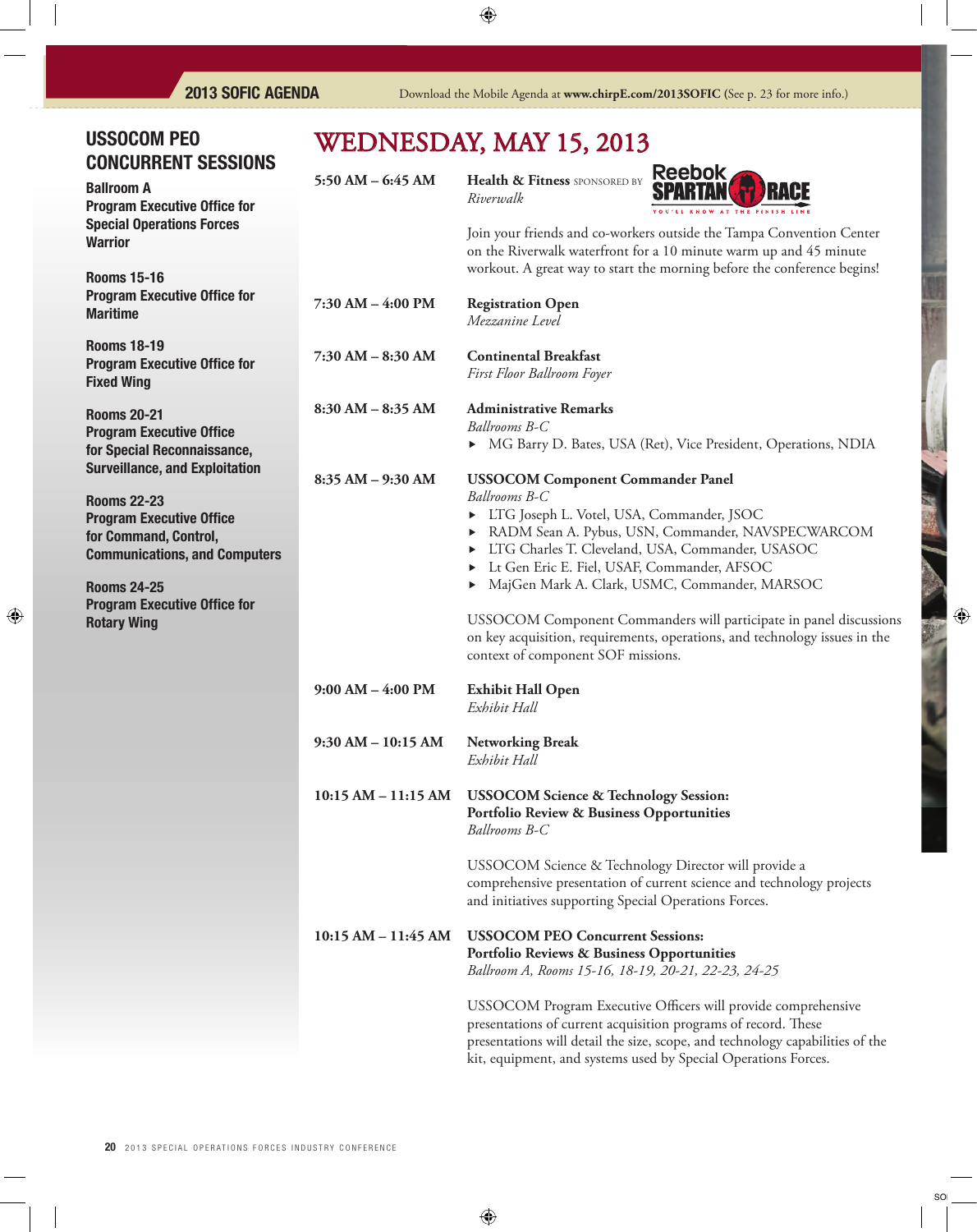## **2013 SOFIC AGENDA**

| <b>SENIOR INDUSTRY</b><br><b>EXECUTIVE FORUM</b>                                                                                                                                                        | 10:30 AM $-$ 12:00 PM | <b>Senior Industry Executive Forum</b><br>Rooms 13-14                                                                                                                                                                                                                              |
|---------------------------------------------------------------------------------------------------------------------------------------------------------------------------------------------------------|-----------------------|------------------------------------------------------------------------------------------------------------------------------------------------------------------------------------------------------------------------------------------------------------------------------------|
| <b>U.S. Special Operations</b><br><b>Commander, ADM William H.</b><br><b>McRaven, USN; Acquisition</b><br><b>Executive, Mr. James W. Cluck;</b><br>and the U.S. Special Operations                      |                       | <b>Advanced Registration Required</b><br>Pre-approved industry CEOs, COOs, and Presidents are invited to<br>participate in a Senior Industry Executive Forum during SOFIC.<br>Participation is by invitation only, and advanced registration is required.                          |
| <b>Forces Component Commanders</b><br>will discuss with industry leaders<br>on how USSOCOM and industry                                                                                                 | 11:45 AM - 1:00 PM    | Lunch on Own<br>Industry Demonstrations on Riverwalk                                                                                                                                                                                                                               |
| can collaborate more closely<br>to provide Special Operations<br><b>Forces around the world with</b><br>the capabilities and support<br>they need. Participation is by<br>invitation only, and advanced | $1:00$ PM $- 2:00$ PM | <b>USSOCOM Science &amp; Technology Session:</b><br>Portfolio Review & Business Opportunities (Repeat of Morning Session)<br>Ballrooms B-C<br>USSOCOM Science & Technology Director will provide a<br>comprehensive presentation of current science and technology projects        |
| registration is required.                                                                                                                                                                               | $1:00$ PM $- 2:30$ PM | and initiatives supporting Special Operations Forces.<br><b>USSOCOM PEO Concurrent Sessions:</b>                                                                                                                                                                                   |
| <b>USSOCOM PEO</b><br><b>CONCURRENT SESSIONS</b>                                                                                                                                                        |                       | Portfolio Reviews & Business Opportunities (Repeat of Morning Sessions)<br>Ballroom A, Rooms 15-16, 18-19, 20-21, 22-23, 24-25                                                                                                                                                     |
| <b>Ballroom A</b><br><b>Program Executive Office for</b><br><b>Special Operations Forces</b><br><b>Warrior</b>                                                                                          |                       | USSOCOM Program Executive Officers will provide comprehensive<br>presentations of current acquisition programs of record. These<br>presentations will detail the size, scope, and technology capabilities of the<br>kit, equipment, and systems used by Special Operations Forces. |
| <b>Rooms 15-16</b><br><b>Program Executive Office for</b><br><b>Maritime</b>                                                                                                                            | 1:30 PM $-$ 2:15 PM   | <b>USSOCOM Services Portfolio Review &amp; Business Opportunities</b><br>(Repeat of Tuesday Session)<br>Rooms 13-14                                                                                                                                                                |
| <b>Rooms 18-19</b><br><b>Program Executive Office for</b><br><b>Fixed Wing</b>                                                                                                                          | $2:30$ PM $-4:00$ PM  | Lt Col Doug W. Roth, USAF, Director for Services,<br>Services Acquisition Management Office, USSOCOM<br><b>USSOCOM Senior Enlisted Advisors Panel</b>                                                                                                                              |
| <b>Rooms 20-21</b><br><b>Program Executive Office</b>                                                                                                                                                   |                       | Ballrooms B-C<br>CSM Chris Faris, USA, Senior Enlisted Advisor, USSOCOM                                                                                                                                                                                                            |
| for Special Reconnaissance,<br><b>Surveillance, and Exploitation</b>                                                                                                                                    |                       | USSOCOM Senior Enlisted Advisor will lead a panel discussion<br>identifying how industry can partner to support SOF with balanced,<br>focused, and leading-edge technology and capability solutions for the future.                                                                |
| <b>Rooms 22-23</b><br><b>Program Executive Office</b><br>for Command, Control,<br><b>Communications, and Computers</b>                                                                                  | $6:00$ PM $-6:45$ PM  | <b>Gala Reception SPONSORED BY</b><br>Marriott Waterside Hotel<br>- Grand Ballroom Foyer<br><b>EVER VIGILANT</b>                                                                                                                                                                   |
| <b>Rooms 24-25</b><br><b>Program Executive Office for</b><br><b>Rotary Wing</b>                                                                                                                         | $6:45$ PM $- 7:00$ PM | Gala Ticket Required<br><b>Transition to Gala Dinner</b>                                                                                                                                                                                                                           |
|                                                                                                                                                                                                         | 7:00 PM - 10:00 PM    | THE VALUE OF PERFORMANCE.<br><b>Gala Dinner</b> SPONSORED BY<br>& Awards Presentation<br><b>NORTHROP GRUMMAN</b><br>Marriott Waterside Hotel<br>- Grand Ballroom<br>Gala Ticket Required                                                                                           |

**•** The Honorable Frank Kendall, Under Secretary of Defense for Acquisition, Technology, and Logistics (AT&L)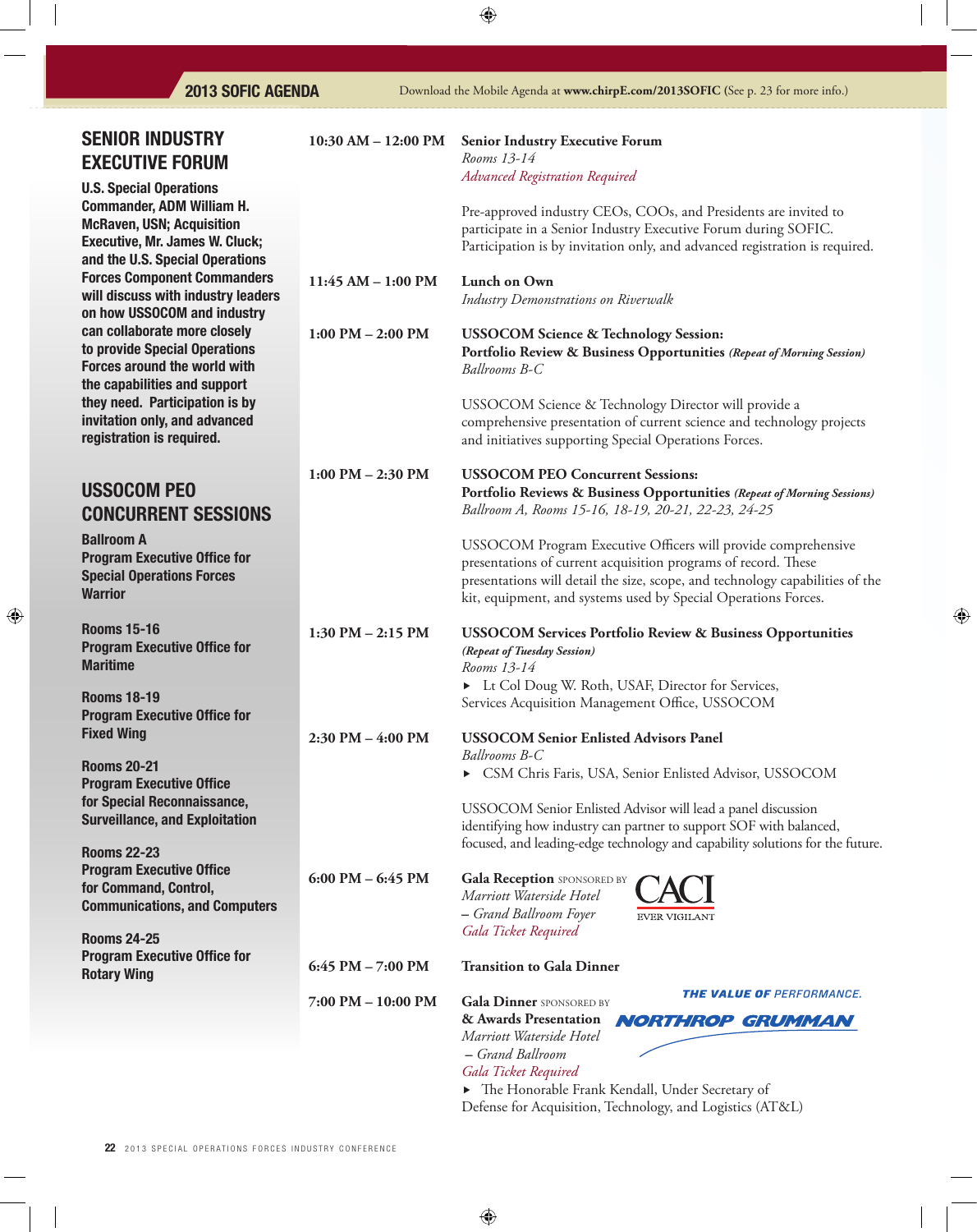## USSOCOM PEO CONCURRENT SESSIONS

Ballroom A Program Executive Office for Special Operations Forces **Warrior** 

Rooms 15-16 Program Executive Office for **Maritime** 

Rooms 18-19 Program Executive Office for Fixed Wing

Rooms 20-21 **Program Executive Office** for Special Reconnaissance, Surveillance, and Exploitation

Rooms 22-23 **Program Executive Office** for Command, Control, Communications, and Computers

Rooms 24-25 Program Executive Office for Rotary Wing

# 2013

|                         | THURSDAY, MAY 16, 2013                                                                                                          |                                                                                                                                                                                                                                                                                      |
|-------------------------|---------------------------------------------------------------------------------------------------------------------------------|--------------------------------------------------------------------------------------------------------------------------------------------------------------------------------------------------------------------------------------------------------------------------------------|
| $5:50$ AM $-$ 6:45 AM   | Health & Fitness SPONSORED BY<br>Riverwalk                                                                                      | <b>Reebok</b><br>YOU'LL KNOW AT THE FINISH                                                                                                                                                                                                                                           |
|                         |                                                                                                                                 | Join your friends and co-workers outside the Tampa Convention Center<br>on the Riverwalk waterfront for a 10 minute warm up and 45 minute<br>workout. A great way to start the morning before the conference begins!                                                                 |
| $8:00 AM - 2:10 PM$     | <b>Registration Open</b><br>Mezzanine Level                                                                                     |                                                                                                                                                                                                                                                                                      |
| $8:00 AM - 9:00 AM$     | <b>Continental Breakfast</b><br>First Floor Ballroom Foyer                                                                      |                                                                                                                                                                                                                                                                                      |
| $9:00$ AM $-1:00$ PM    | <b>Exhibit Hall Open</b><br>Exhibit Hall                                                                                        |                                                                                                                                                                                                                                                                                      |
| $9:00 AM - 10:00 AM$    | <b>USSOCOM Science &amp; Technology Session:</b><br>Program "Deep Dives" (Part 1)<br>Ballrooms B-C                              |                                                                                                                                                                                                                                                                                      |
|                         | for Special Operations Forces.                                                                                                  | USSOCOM Science & Technology Director will provide a detailed<br>presentation on specific USSOCOM program initiatives, challenges, and<br>issues as they relate to global acquisition, technology, and logistics suppor                                                              |
| $9:00 AM - 10:00 AM$    | <b>USSOCOM PEO Concurrent Sessions:</b><br>Program "Deep Dives" (Part 1)<br>Ballroom A, Rooms 15-16, 18-19, 20-21, 22-23, 24-25 |                                                                                                                                                                                                                                                                                      |
|                         | Operations Forces.                                                                                                              | USSOCOM Program Executive Officers, Program Managers, and other<br>acquisition experts will provide detailed presentations on specific<br>USSOCOM program initiatives, challenges, and issues as they relate<br>to global acquisition, technology, and logistics support for Special |
| $10:00$ AM $- 10:45$ AM | <b>Networking Break</b><br>Exhibit Hall                                                                                         |                                                                                                                                                                                                                                                                                      |
|                         |                                                                                                                                 |                                                                                                                                                                                                                                                                                      |

**10:45 AM – 11:45 AM USSOCOM Science & Technology Session: Program "Deep Dives"** *(Part 2) Ballrooms B-C*

> USSOCOM Science & Technology Director will provide a detailed presentation on specific USSOCOM program initiatives, challenges, and issues as they relate to global acquisition, technology, and logistics support for Special Operations Forces.